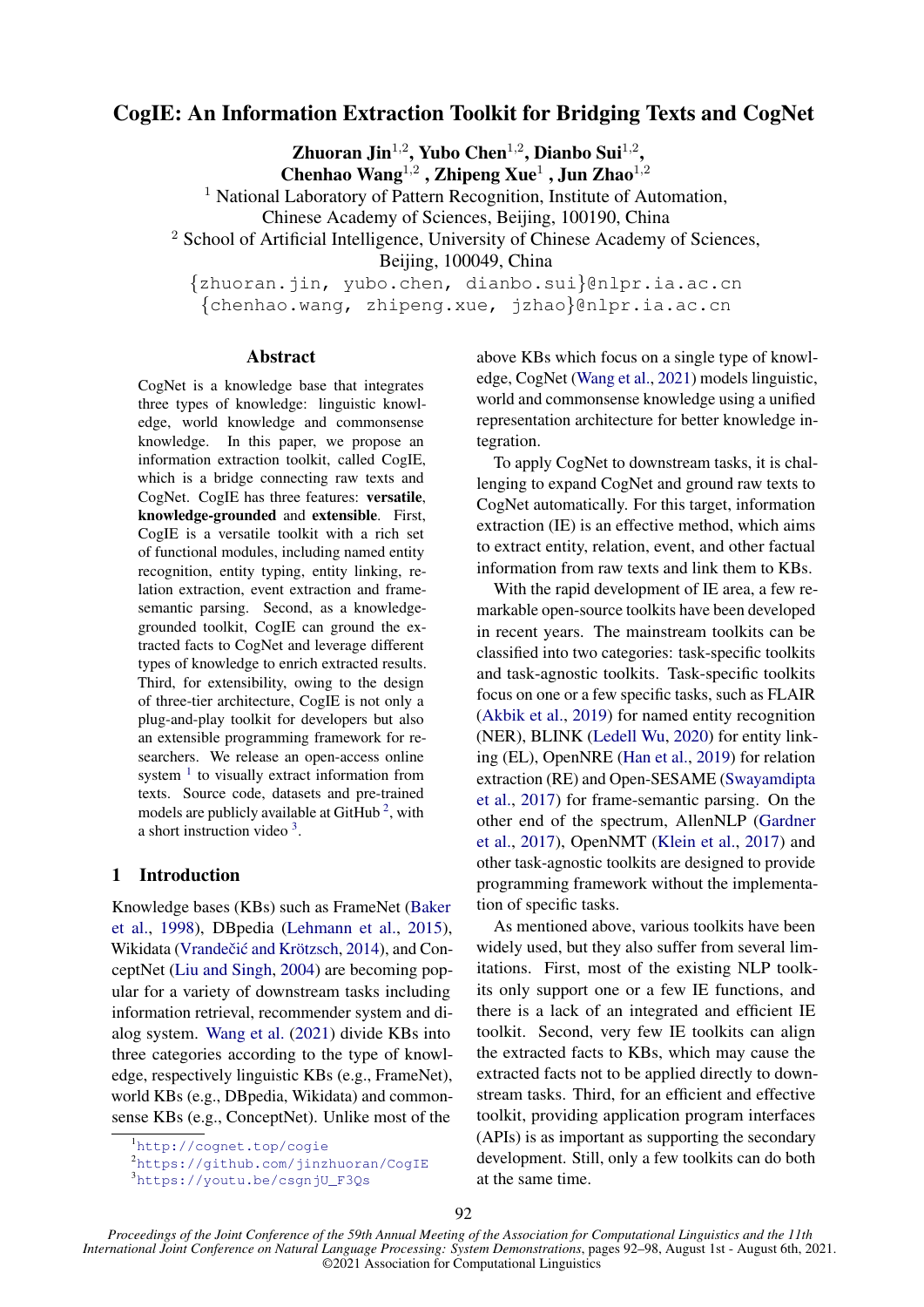<span id="page-1-0"></span>

| <b>Application</b>     | CogIE                        |                |                 |       |                          |  |            |                         |                   |  |  |  |
|------------------------|------------------------------|----------------|-----------------|-------|--------------------------|--|------------|-------------------------|-------------------|--|--|--|
| Laver                  | <b>Programming Framework</b> |                |                 |       |                          |  |            |                         | <b>APIs</b>       |  |  |  |
|                        | <b>Engineering Module</b>    |                | Research Module |       |                          |  |            | <b>Auxiliary Module</b> |                   |  |  |  |
| <b>Module</b><br>Layer | Core                         |                |                 | Model |                          |  |            |                         | Data              |  |  |  |
|                        | Training                     | Evaluation     | Prediction      |       | Encoder                  |  | Decoder    | Ю                       | Container         |  |  |  |
|                        | Trainer                      | <b>Tester</b>  | Predictor       |       | Pre-trained LM           |  | <b>CRF</b> | Processor               | Datable           |  |  |  |
| Code<br>Layer          | Loss                         | <b>Metrics</b> | Pipeline        |       | <b>CNN</b><br><b>RNN</b> |  | <b>FFN</b> | Loader                  | <b>DatableSet</b> |  |  |  |

Figure 1: Left: The three-tier architecture of CogIE. Right: The internal structure of each layer.

Therefore, it is highly desirable to have an opensource toolkit that can implement and integrate various IE tasks and can take advantage of the knowledge resources in KBs to enrich the extracted facts. Such a toolkit should achieve the equilibrium among usability, extensibility and efficiency.

To this end, we propose CogIE, an IE toolkit that bridges raw texts and CogNet, making it easy to extract facts from texts as well as ground the extracted facts to CogNet. The toolkit supports both English and Chinese, building upon PyTorch with the same uniform design. Moreover, CogIE can meet the requirements of function customizability and model extensibility for researchers. CogIE also provides APIs for developers to build applications rapidly. We release an online CogIE system to extract information from input texts with friendly interactive interfaces and fast response speed.

In summary, the main features and contributions are as follows:

- Versatile. We develop a professional and integrated IE toolkit. CogIE can support highperformance named entity recognition, entity typing, entity linking, relation extraction, event extraction and frame-semantic parsing.
- Knowledge-grounded. We build a bridge between raw texts and CogNet. CogIE can ground the extracted facts to CogNet and leverage different types of knowledge to enrich results.
- Extensible. We contribute not just userfriendly APIs, but an extensible programming framework. Our goal in designing CogIE is to provide a universal toolkit for all sorts of users.

# 2 System Design and Architecture

In this section, we introduce the design choice and system architecture of CogIE. Designing a powerful toolkit is challenging due to different types of IE tasks and fast-growing new models. As illustrated in Figure [1,](#page-1-0) we tackle the challenges by dividing the main modules and components of CogIE into three layers. Each layer in CogIE plays a unique role separately.

## 2.1 Application Layer

The application layer acts as a mediator between CogIE and users, including researchers and developers. Researchers pay more attention to internal details and prefer a programming framework to support function customization and model construction. On the contrary, developers are more likely to use the high-level functions provided by the toolkit directly without knowing too many low-level details. Considering the different requirements of both sides, we divide CogIE into two parts at the application layer: (1) a programming framework supporting NLP research; (2) APIs providing IE functions.

NLP Programming Framework. The primary design goal of CogIE is to make it easy to meet some individual requirements with our experiment paradigm. Specifically, we decouple NLP experiments, forming three consecutive parts of Training - Evaluation - Prediction. Thus, users can use the programming framework to train new models, validate performances and make predictions based on the trained models.

IE APIs. We also implement a series of typical models by the unified framework of CogIE. CogIE provides APIs with multilingual support (En-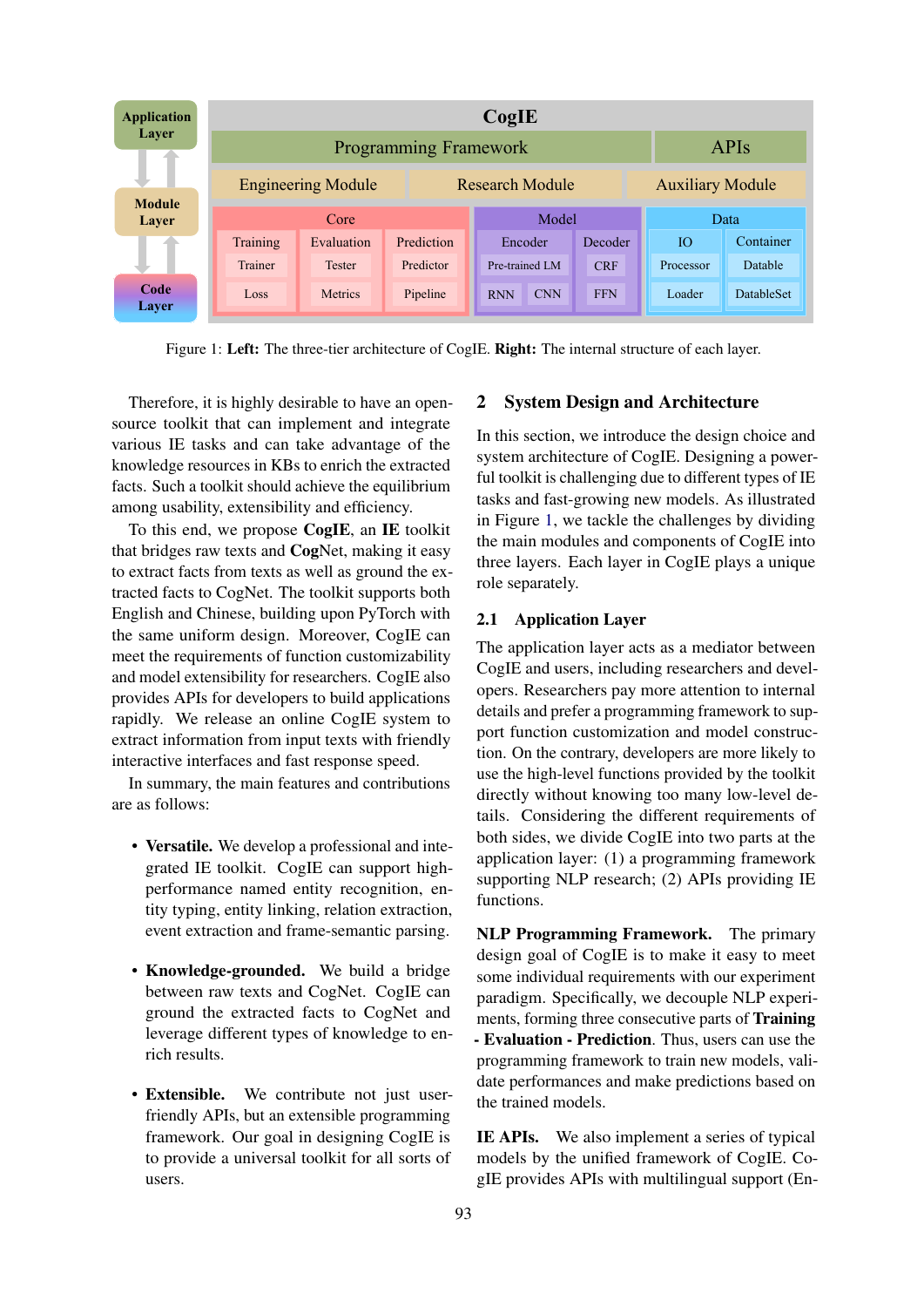<span id="page-2-1"></span>

Figure 2: The examples of main functions in CogIE.

glish and Chinese), including word segmentation, named entity recognition, entity typing, entity linking, relation extraction, event extraction and framesemantic parsing, etc. APIs take raw texts as input and produce structured extraction results accurately and quickly.

# 2.2 Module Layer

The module layer is based on the principle that each module has a single function and contacts with as few modules as possible. In this layer, CogIE consists of three independent modules, namely engineering module, research module and auxiliary module. In this way, users only need to focus on core neural network models without writing repetitive and complex engineering code, allowing experiments easier and faster. The following is the detailed design philosophy of each module.

Engineering Module. This module mainly integrates the code with high repeatability in different task scenarios. In this way, CogIE is less errorprone and more time-saving by automating most of the training loop and tricky engineering.

Research Module. To make code more concise and extensible, we decouple the research module from the engineering module. The research module mainly includes the user-defined neural network models, loss functions, etc., which are the core of research.

Auxiliary Module. The auxiliary module is designed to assist experiments by accelerating training, saving checkpoints, recording logs, and visualizing results. For example, CogIE can support 16-bit precision to cut memory footprint by half and use TensorBoard<sup>[4](#page-2-0)</sup> to visualize experimental parameters.

# 2.3 Code Layer

The code layer relates to the underlying design of CogIE. This layer consists of three interdependent parts: core code, model code and data code.

Core Code. In the core code, we develop a variety of ready-to-use components for users. Because of the special Training - Evaluation - Prediction experiment paradigm, Trainer, Tester and Predictor class are the key components of core code. In the case of Trainer class, users just need to feed the expected components (e.g., model, dataset, loss function, evaluation metric, configuration file, etc.) into it, everything else is automatically done.

Model Code. BaseModel class is the base class of all models in CogIE. BaseModel class organizes code into four sections: (1) forward

<span id="page-2-0"></span><sup>4</sup><https://github.com/lanpa/tensorboardX>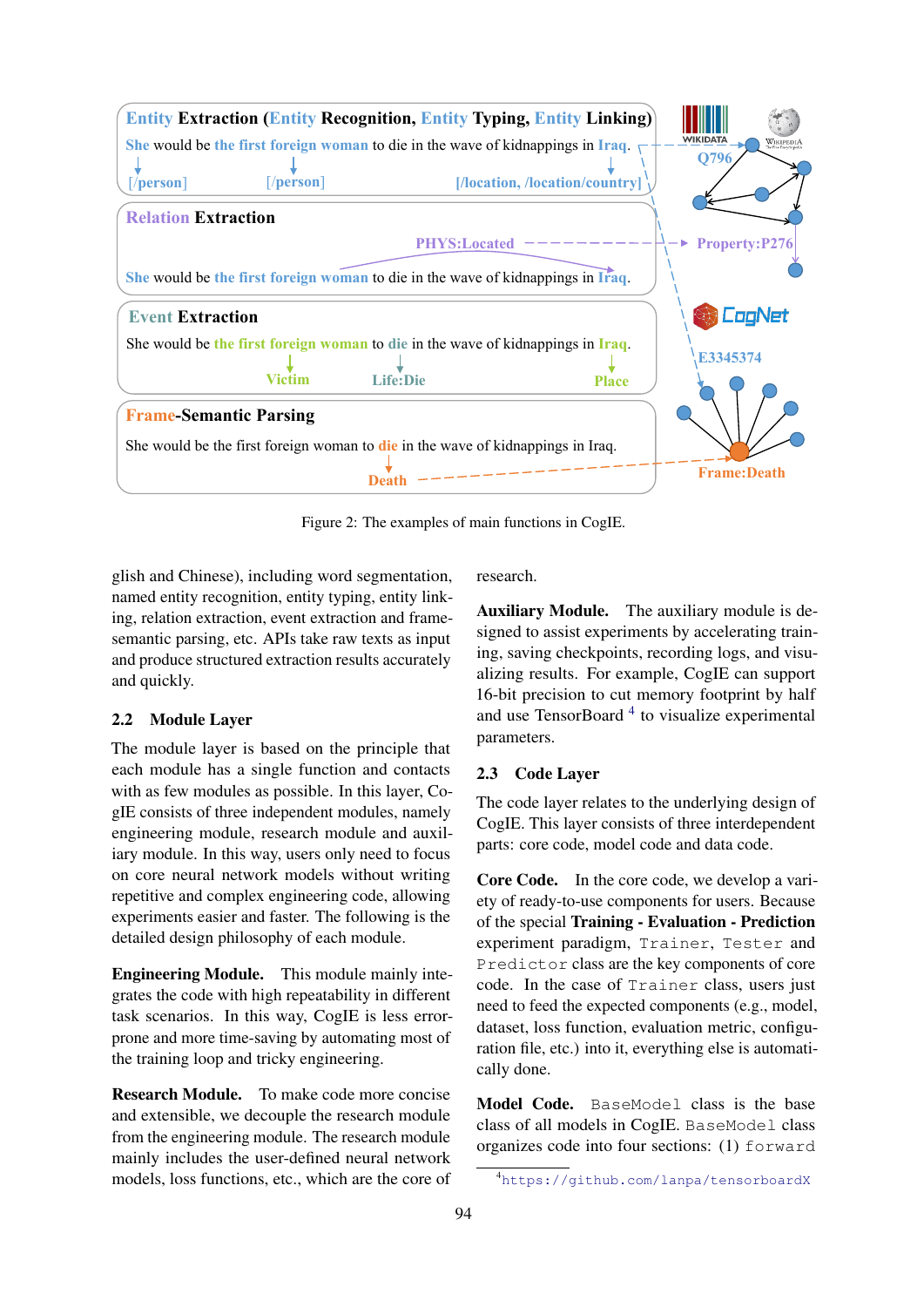function for computation, (2) loss function for train, (3) evaluate function for validation, and (4) predict function for prediction. Model code consists of two parts: encoder module (e.g., Pretrained Language Model, RNN, CNN, etc.) and decoder module (e.g., CRF, FFN, etc.). By designing model code this way, it is convenient to change from one model to another by simply plugging in and swapping out a single or few modules.

Data Code. The data code is built around the notion of Datable which stores data in table form. CogIE includes built-in Loader and Processor class for lots of popular datasets and provides easy-to-use data containers to encapsulate all the steps needed to process data.

# 3 Core Functions

CogIE is designed for a series of IE functions, including named entity recognition, entity typing, entity linking, relation extraction, event extraction, and frame-semantic parsing, etc. CogIE can also align the extracted facts to CogNet via entity linking, relation matching and frame matching. As shown in Figure [2,](#page-2-1) we give some examples to illustrate these functions.

# 3.1 Named Entity Recognition

Named entity recognition (NER) is a task for locating and classifying certain occurrences of words or expressions in unstructured texts into predefined semantic categories. To achieve the function of entity recognition, we adopt BERT as the textual encoder and use CRF as the decoder. Up to now, CogIE can not only recognize the common four entity types: locations, persons, organizations, and miscellaneous entities, but also support the recognition of 54 entity types.

# 3.2 Entity Typing

Fine-grained entity typing aims to assign one or more types to each entity mention given a certain context and can provide valuable prior knowledge for a wide range of NLP tasks, such as relation extraction and question answering. To achieve the function of entity typing, we adopt a two-step mention-aware attention mechanism to enable the model to focus on important words like [Lin and](#page-6-11) [Ji](#page-6-11) [\(2019\)](#page-6-11). Compared with NER, ET has finer and richer entity labels with internal correlations (e.g., /person, /person/artist, /person/artist/actor), there are 87 fine-grained entity lables in CogIE.

## 3.3 Entity Linking

Entity linking is the task to link entity mentions in texts with their corresponding entities in a knowledge base. To achieve the function of entity linking, we use BLINK which adopts a two-stage approach for entity linking based on fine-tuned BERT architectures. CogIE supports link entities to CogNet and Wikidata, users can leverage multiple types of knowledge obtained through EL to implement knowledge base population (KBP) and knowledge based question answering (KBQA).

# 3.4 Relation Extraction

Relation extraction aims at predicting semantic relations between pairs of entities. More specifically, after identifying entity mentions in texts, the main goal of RE is to classify relations. To achieve the function of relation extraction, we adopt BERT as the textual encoder and use FFN as the decoder. As CogIE implements relation extraction simultaneously, it also matches extracted relations to Wikidata in the form as shown in Figure [2.](#page-2-1) We train relation matching on T-REx [\(Elsahar et al.,](#page-6-12) [2018\)](#page-6-12), which is a large-scale alignment dataset between free text documents and KB triples, there are currently 500 relation classes in CogIE.

#### 3.5 Event Extraction

Events are classified as things that happen or occur, and usually involve entities as their properties. Event extraction need to identify events that are composed of an event trigger, an event type, and a set of arguments with different roles. To achieve the function of event extraction, we realize DM-CNN [\(Chen et al.,](#page-6-13) [2015\)](#page-6-13) and a joint model based on BERT.

#### 3.6 Frame-Semantic Parsing

Frame semantic parsing is the task of automatically extracting semantic structures in plain texts according the framework of FrameNet. Each frame represents a kind of event, situation, or relationship, and consists of a frame name, a list of lexical units (LUs), and a set of frame elements (FEs). LU is a word that plays the role of evoking the corresponding frame. FE indicates different semantic roles associated with the frame.

Frame-semantic parsing is usually performed as a pipeline of tasks: target identification, frame identification and argument identification. To achieve the function of argument identification, we add tar-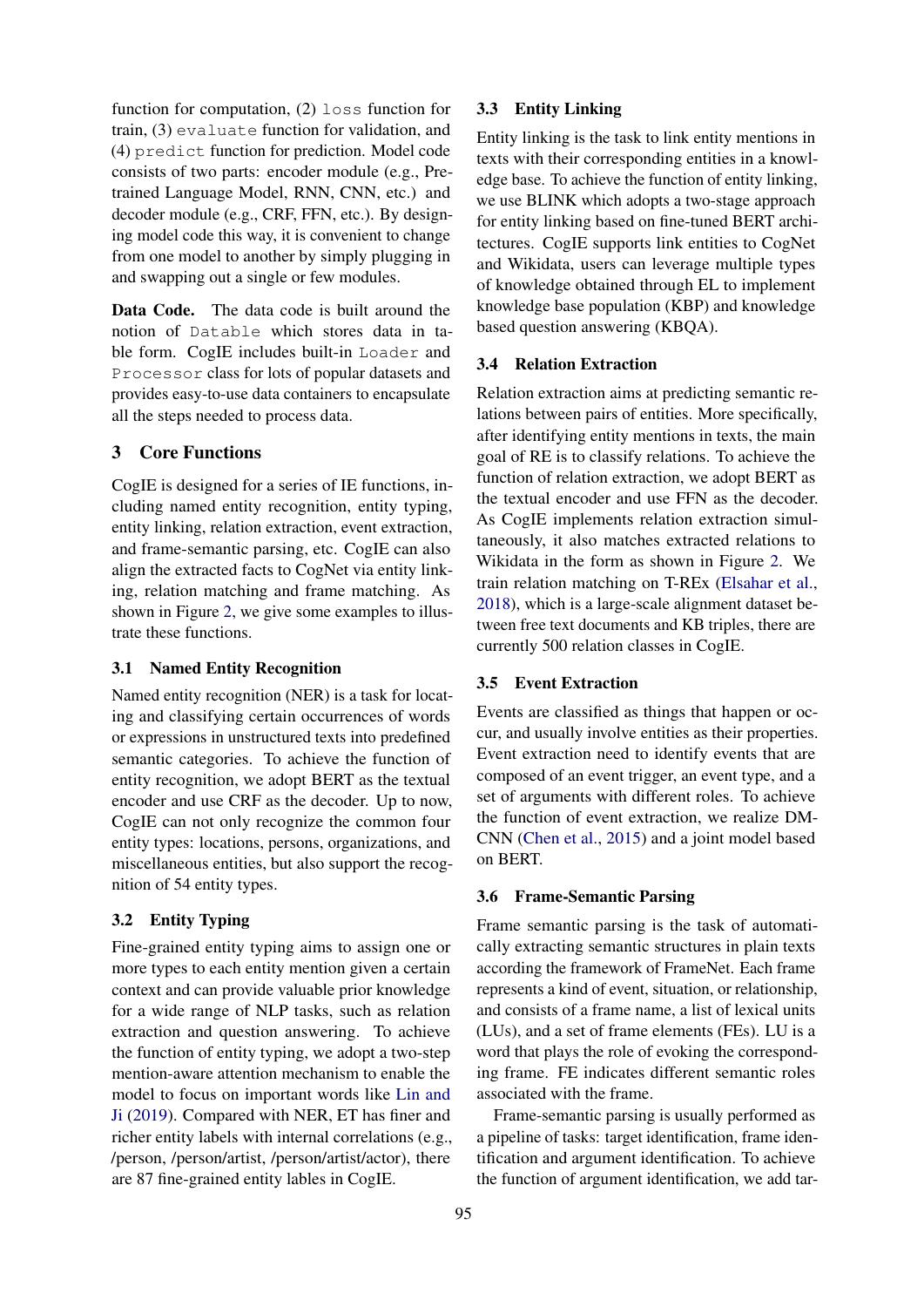<span id="page-4-1"></span>

Figure 3: The sample code of model training in CogIE.

get representation and position representation to BERT encoder. CogIE currently supports to identify 749 frames and 816 FEs in FrameNet.

# 4 System Usage

Our goal of designing CogIE is to provide a userfriendly toolkit for users by achieving the equilibrium among usability, extensibility and efficiency.

## 4.1 Interface Calls

CogIE's APIs can be directly called by Toolkit class, where the previous output is pipelined to the following input. Considering APIs' flexibility, the following input. Considering the following, datasets, while pre-trained models can be downloaded and loaded to Toolkit class automati-datasets, while pre-trained models can be downcally. 4.1 Interface Calls loaded and loaded to Toolkit class automati-

As shown in Figure [4,](#page-4-0) the code snippet shows a The shown in 1 igure 1, the code sinppet shows a pipelined usage of CogIE for tokenizing a sentence into words, recognizing entities, and extracting relations between entities: recognizing entities, and extracting relations between ontities.

```
import cogie
# tokenize the text into words
token_toolkit =
    -<br>cogie.TokenizeToolkit(language='english')
words = token toolkit.run('Ontario is the most
    populous province in Canada.')
# recognize the entities in the texts
ner_toolkit = cogie.NerToolkit(language='english')
ner_result = ner_toolkit.run(words)
# extract the relations between entities
re_toolkit = cogie.ReToolkit(language='english')
re result = re_toolkit.run(words, ner_result)
print(re_result)
```
 $\frac{1}{2}$ Figure 4: The sample code of interface calls in CogIE.

#### 4.2 Model Training

ity. As a programming framework, CogIE supports ity. This a programming mantework, coging supports users to train their customized models without mod-ifying the CogIE codebase. Figure [3](#page-4-1) shows the sample code of model training, and one can use sample code of model training, and one can ase<br>only a tiny amount of code for data processing,  $\frac{m}{2}$  a  $\frac{m}{2}$ component initializing, model training, and model<br>
cualizing The hallmark of any good toolkit is its extensibilevaluating.

To do this, users need to use Loader class to load the dataset and process it into DatableSet rad the dataset and process it mile Bacabitebook<br>class by Processor class. Then, Model, Loss, before added to Trainer class. Then,  $f_{\text{1}}$  and  $f_{\text{2}}$ ,  $f_{\text{2}}$ ,  $f_{\text{3}}$ ,  $f_{\text{4}}$ ,  $f_{\text{5}}$ ,  $f_{\text{5}}$ ,  $f_{\text{6}}$ ,  $f_{\text{7}}$ ,  $f_{\text{8}}$ ,  $f_{\text{8}}$ ,  $f_{\text{8}}$ ,  $f_{\text{8}}$ ,  $f_{\text{8}}$ ,  $f_{\text{8}}$ ,  $f_{\text{8}}$ ,  $f_{\text{$ modified to Trainer class should be inhumbed<br>before added to Trainer class. And finally, decide dated to frammer chass. This midning, Trainer and Tester class can train and validate the model while generating checkpoints, logs and visualization results.

# 4.3 Online System

<span id="page-4-2"></span>

Figure 4: An example of the online system. Figure 5: An example of the online system.

In addition to this toolkit, we also release an open-access online system as shown in Figure [5.](#page-4-2) Chinese) as shown in Figure 4. We train models for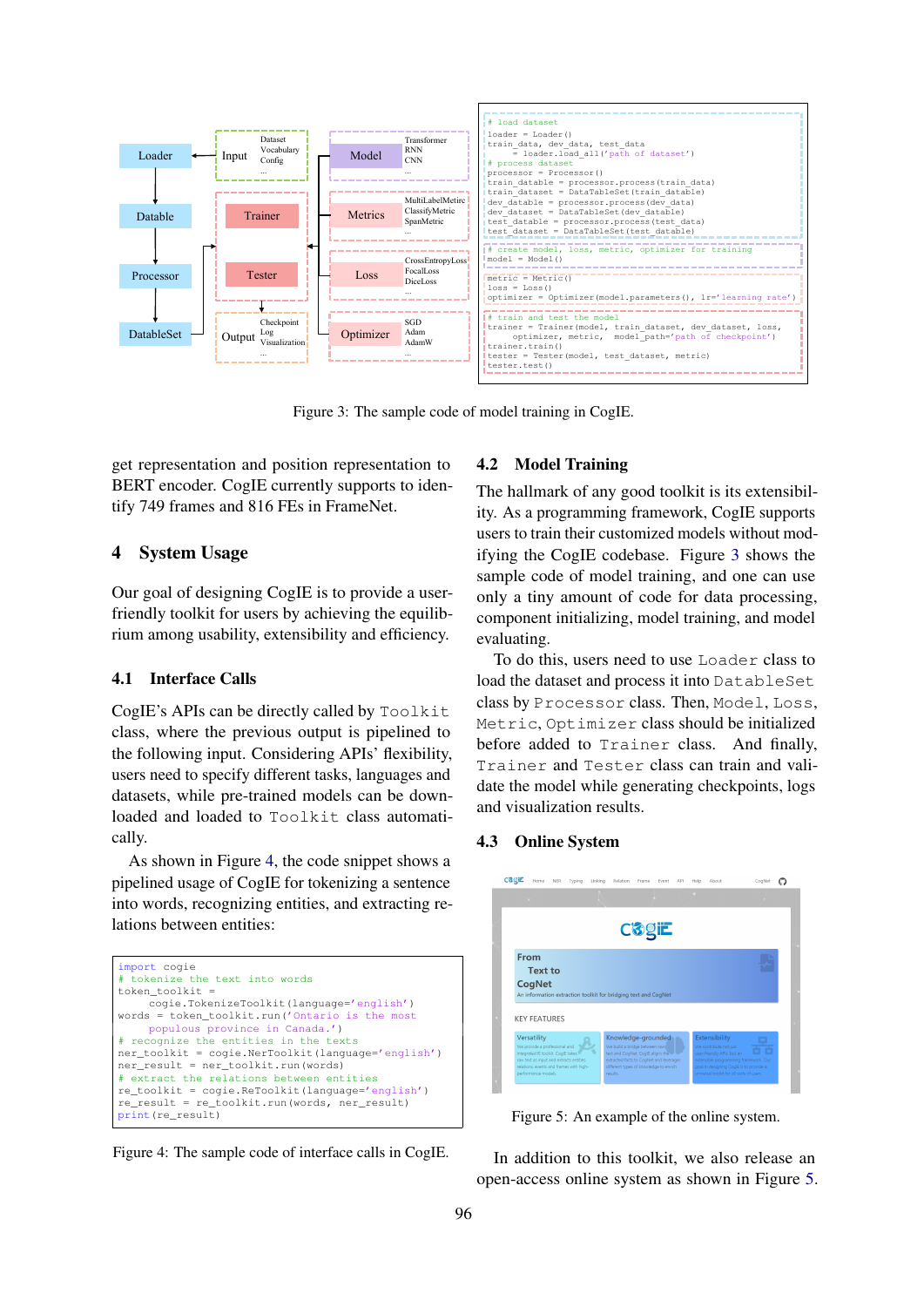<span id="page-5-1"></span>

| <b>Task</b>                | Corpus                             | Language       | <b>Types</b> | <b>Metric</b>  | <b>Score</b>   |      |
|----------------------------|------------------------------------|----------------|--------------|----------------|----------------|------|
| Word Segmentation          | <b>MSRA</b>                        | Chinese        |              | $F_1$          | 91.2           |      |
|                            | C <sub>o</sub> NLL <sub>2003</sub> | English        | 4            | F <sub>1</sub> | 91.4           |      |
| Named Entity Recognition   | OntoNotes5.0                       | English        | 18           | $F_1$          | 85.6           |      |
|                            | OntoNotes4.0                       | Chinese        | 4            | $F_1$          | 80.0           |      |
| <b>Entity Typing</b>       | <b>BBN</b>                         | English        | 47           | $F_1$          | 75.5           |      |
| <b>Relation Extraction</b> | KBP37                              | English        | 37           | $F_1$          | 69.9           |      |
|                            | <b>DuIE</b>                        | Chinese        | 48           | $F_1$          | 93.0           |      |
|                            | Trigger                            | <b>ACE2005</b> | English      | 33             | $F_1$          | 68.9 |
| Event Extraction           | Argument                           |                |              | 35             | $F_1$          | 46.4 |
|                            | Trigger                            | <b>ACE2005</b> | Chinese      | 33             | $F_1$          | 58.8 |
|                            | Argument                           |                |              | 35             | $F_1$          | 52.8 |
| Frame-Semantic Parsing     | Frame                              | Frame 1.5      | English      | 749            | Acc            | 91.0 |
|                            | Element                            |                |              | 816            | F <sub>1</sub> | 56.4 |

Table 1: Performance of each task. The datasets references are: MSRA [\(Emerson,](#page-6-14) [2005\)](#page-6-14), CoNLL2003 [\(Sang](#page-6-15) [and De Meulder,](#page-6-15) [2003\)](#page-6-15), OntoNotes5.0 [\(Pradhan et al.,](#page-6-16) [2013\)](#page-6-16), OntoNotes4.0 [\(Weischedel et al.,](#page-6-17) [2011\)](#page-6-17), BBN [\(Weischedel and Brunstein,](#page-6-18) [2005\)](#page-6-18), KBP37 [\(Zhang and Wang,](#page-6-19) [2015\)](#page-6-19), DuIE [\(Li et al.,](#page-6-20) [2019\)](#page-6-20), ACE2005 [\(Walker](#page-6-21) [et al.,](#page-6-21) [2006\)](#page-6-21), and Frame 1.5 [\(Kabbach et al.,](#page-6-22) [2018\)](#page-6-22).

We train models for different tasks and deploy pretrained models for online access. The online system can be directly used for extracting entities, relations, events and frames from plain texts. Besides, the extracted results can be linked to CogNet, so users can further acquire external knowledge through CogNet. We also visualize the extracted results in the form of knowledge graphs to improve the availability of the online system. Meanwhile, open online APIs  $5$  can be called directly.

# 5 Experiment and Evaluation

In this section, we train and evaluate CogIE on several datasets in different tasks. Each task's performance is shown in Table [1,](#page-5-1) all pre-trained models are publicly downloadable.

For the NER component, we compare CogIE against Stanza  $(v1.0)$ , FLAIR  $(v0.4.5)$  and spaCy (v2.2), we find that CogIE can achieve either higher or close F1 scores when compared against other toolkits. For the RE component, we compare CogIE with two baselines: RNN+PI [\(Zhang and](#page-6-19) [Wang,](#page-6-19) [2015\)](#page-6-19) and BERT $_{EM}$  [\(Soares et al.,](#page-6-23) [2019\)](#page-6-23), we observe that CogIE can achieve comparable or even better performance than them. For the framesemantic parsing component, we compare CogIE against SimpleFrameId [\(Hartmann et al.,](#page-6-24) [2017\)](#page-6-24), we find that CogIE can have better performance than SimpleFrameId. For the other components, we also compare CogIE with a series of baselines and toolkits, and the evaluation results show that CogIE can provide powerful IE functions.

# 6 Conclusion and Future Work

In this paper, we propose CogIE, an information extraction toolkit for bridging texts and CogNet. We have shown that CogIE is a plug-and-play toolkit and an extensible programming framework due to its Application - Module - Code three-tier architecture design. Moreover, as an integrated and professional IE toolkit, CogIE can extract information from texts while aligning the extracted facts to CogNet and other KBs. We conduct experiments on several datasets in different tasks, and the evaluation results demonstrate the models implemented by CogIE are efficient.

In the future, we consider the following points during improvement: (1) To use CogIE on any device, we will further optimize model sizes and speed up computation in CogIE while striking a balance between accuracy and efficiency; (2) For making models robust to the texts of different domains and styles, we plan to utilize various sources of consistent data to train a universal model; (3) We will build an open-source community for CogIE so that all researchers can contribute their models and participate in long-term maintenance.

<span id="page-5-0"></span><sup>5</sup><http://cognet.top/cogie/api.html>